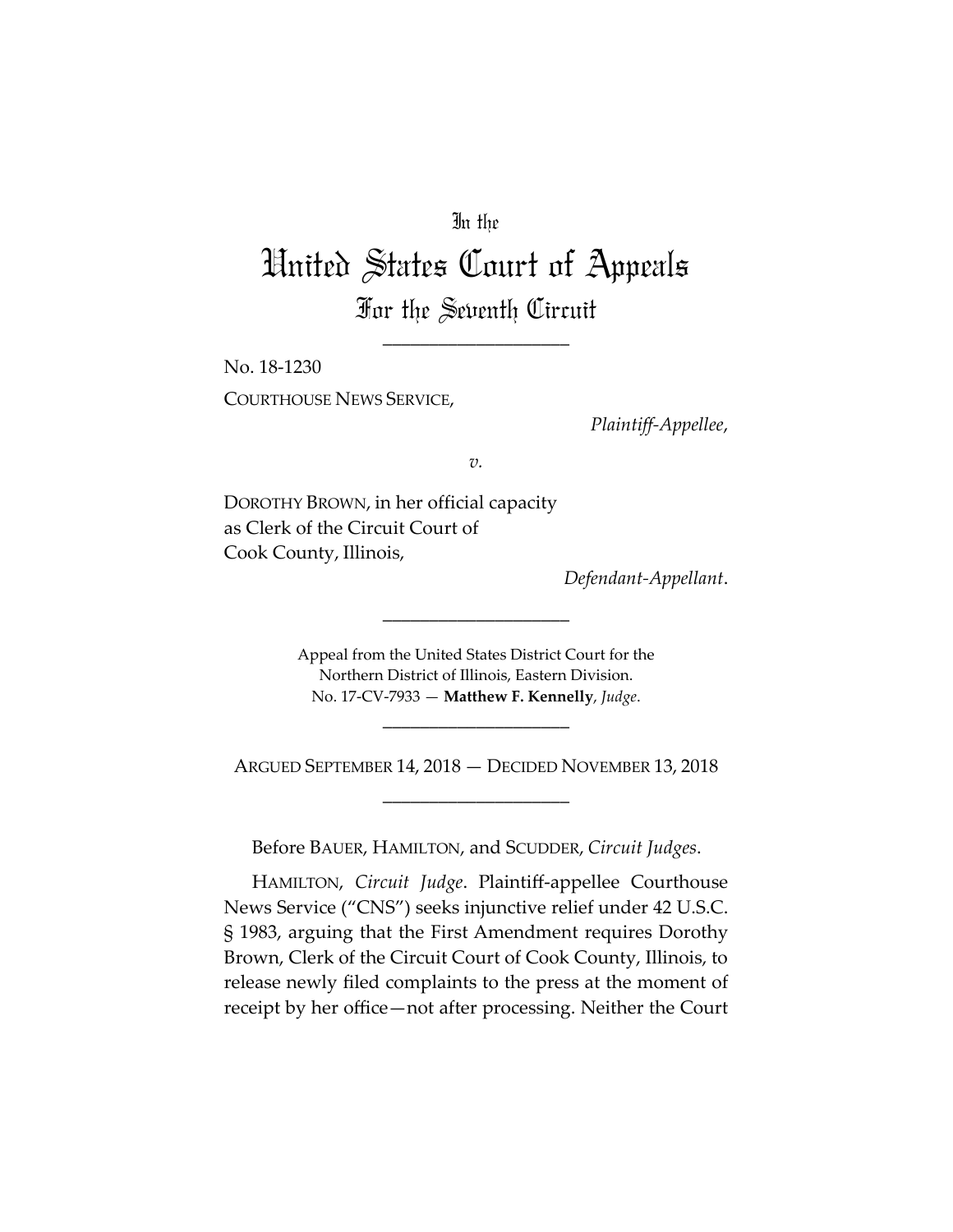of Appeals for the Seventh Circuit nor the Supreme Court of the United States provides the press with this sort of instant access to court filings.<sup>1</sup> Instead, in our court and apparently in the Supreme Court, as well, the clerks' offices undertake certain administrative processing before a filing is made publicly available, giving our practices a similarity to the practices in state court challenged in this case. That fact would make it unusual, and perhaps even hypocritical, for us to order a state court clerk to provide such instant access on the basis of the same Constitution that applies to federal courts. Adhering to the principles of equity, comity, and federalism, we conclude that the district court should have abstained from exercising jurisdiction over this case. See *O'Shea v. Littleton*, 414 U.S. 488, 499 (1974); *Rizzo v. Goode*, 423 U.S. 362, 379–80 (1976); *SKS & Associates, Inc. v. Dart*, 619 F.3d 674, 678–80 (7th Cir. 2010). We therefore reverse the district court's order granting a preliminary injunction and order this action dismissed without prejudice.

<sup>&</sup>lt;sup>1</sup> This court's Electronic Case Filing Procedures provide: "A brief, appendix and petition for rehearing (and any answer filed thereto) will be considered timely once it is submitted to the court's electronic filing system. It will be considered filed on the court's docket only after a review for compliance with applicable rules, acceptance by the Clerk, and issuance of a Notice of Docket Activity." Available at http://www.ca7.uscourts.gov/ecf/ECFprocedures.htm.

The Supreme Court's Guidelines for the Submission of Documents to the Supreme Court's Electronic Filing System provide: "Filings that initiate a new case at the Supreme Court will be posted on the Court's website only after the Clerk's Office has received and reviewed the paper version of the filing, determined that it should be accepted for filing, and assigned a case number." Available at https://www.supremecourt.gov/filingandrules/ElectronicFilingGuidelines.pdf.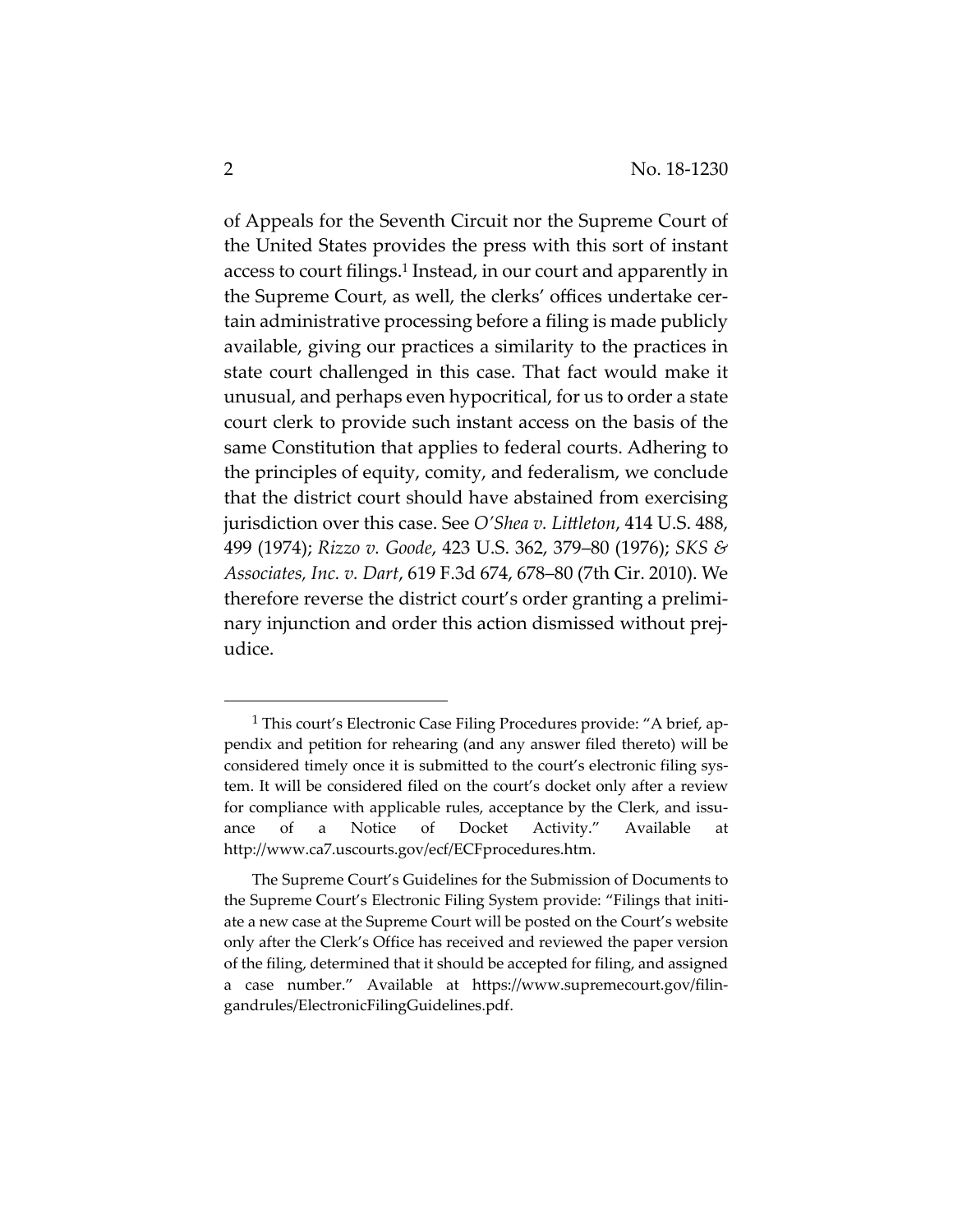#### I. *Factual & Procedural Background*

CNS is a news service with hundreds of reporters and editors who cover civil litigation in thousands of state and federal courthouses across the country. In addition to writing and publishing articles, CNS reporters compile "New Litigation Reports," which contain summaries of newsworthy new civil complaints. Before the advent of electronic filing systems, CNS reporters would go to clerks' offices in courthouses and review paper copies of complaints in person. With the shift to electronic filing, things have become more complicated.

In the past, the Cook County Clerk's Office ("Clerk's Office") allowed reporters to have same-day access to newly filed paper complaints by placing copies in a tray behind the intake counter. Electronic filing began in 2009, and until 2015, the Clerk's Office would simply print out electronically filed complaints as they were received and allow reporters to view them along with the paper complaints. In January 2015, the Clerk's Office stopped printing electronically filed complaints and started withholding them until administrative processing was completed and they were officially accepted. Now, reporters cannot view electronically filed complaints until they are processed and posted online. This leads to delays in access.

CNS and the Clerk characterize the delays differently. CNS contends that almost 40% of electronically filed complaints are not accessible on the same day they are filed. By contrast, the Clerk contends that 90.9% of electronically filed complaints are publicly available within one business day; 94.7% within two business days; and 96.8% within three business days. Some of the delays are the result of nothing more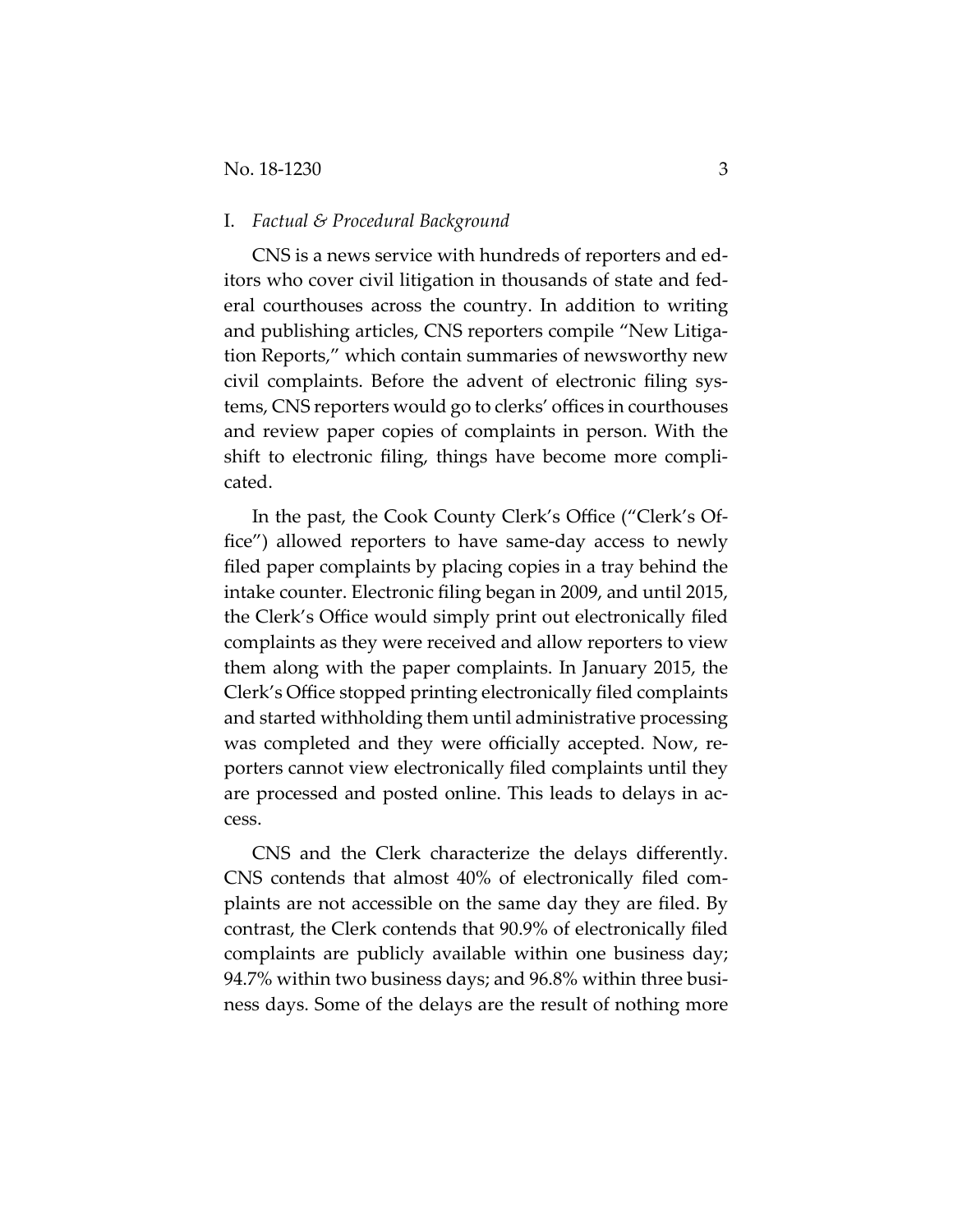than the normal business hours of the Clerk's Office. If a complaint is filed right before the Clerk's Office closes for the day, it likely will not be available until the next day. Weekends also lead to longer delays. If a complaint is filed Friday evening, it will not be available until Monday when the Clerk's Office reopens and has time to process it. While the delays can be framed differently, the parties seem to agree that the thrust of this dispute concerns CNS's displeasure with a delay of no more than one business day in access to the vast majority of electronically filed complaints.

An Illinois Supreme Court order made electronic filing mandatory in the Cook County Circuit Court as of July 1, 2018. In advance of this effective date, CNS contacted Clerk Brown's office and proposed various options that would allow the press to obtain quicker access to electronically filed complaints. The Clerk pushed back and explained that electronically filed complaints are not considered received or filed until they have been processed and accepted. She pointed to Cook County Circuit Court General Administrative Order No. 2014-02 ("Order No. 2014-02") and the Illinois Supreme Court's Electronic Filing Standards and Principles ("Illinois Standards"), which both state that electronically submitted documents shall be considered filed "if not rejected" by the Clerk's Office. The Clerk interprets these orders as mandating an "accept/reject" process before complaints are released to the press.2 The Clerk informed CNS that the policies and procedures would remain the same.

 <sup>2</sup> The district court did not interpret these orders as mandating an "accept/reject" process before release. See *Courthouse News Service v. Brown*, No. 17 C 7933, 2018 WL 318485, at \*3 (N.D. Ill. Jan. 8, 2018) ("Brown points to nothing in Order No. 2014-02 or in the Electronic Filing Standards and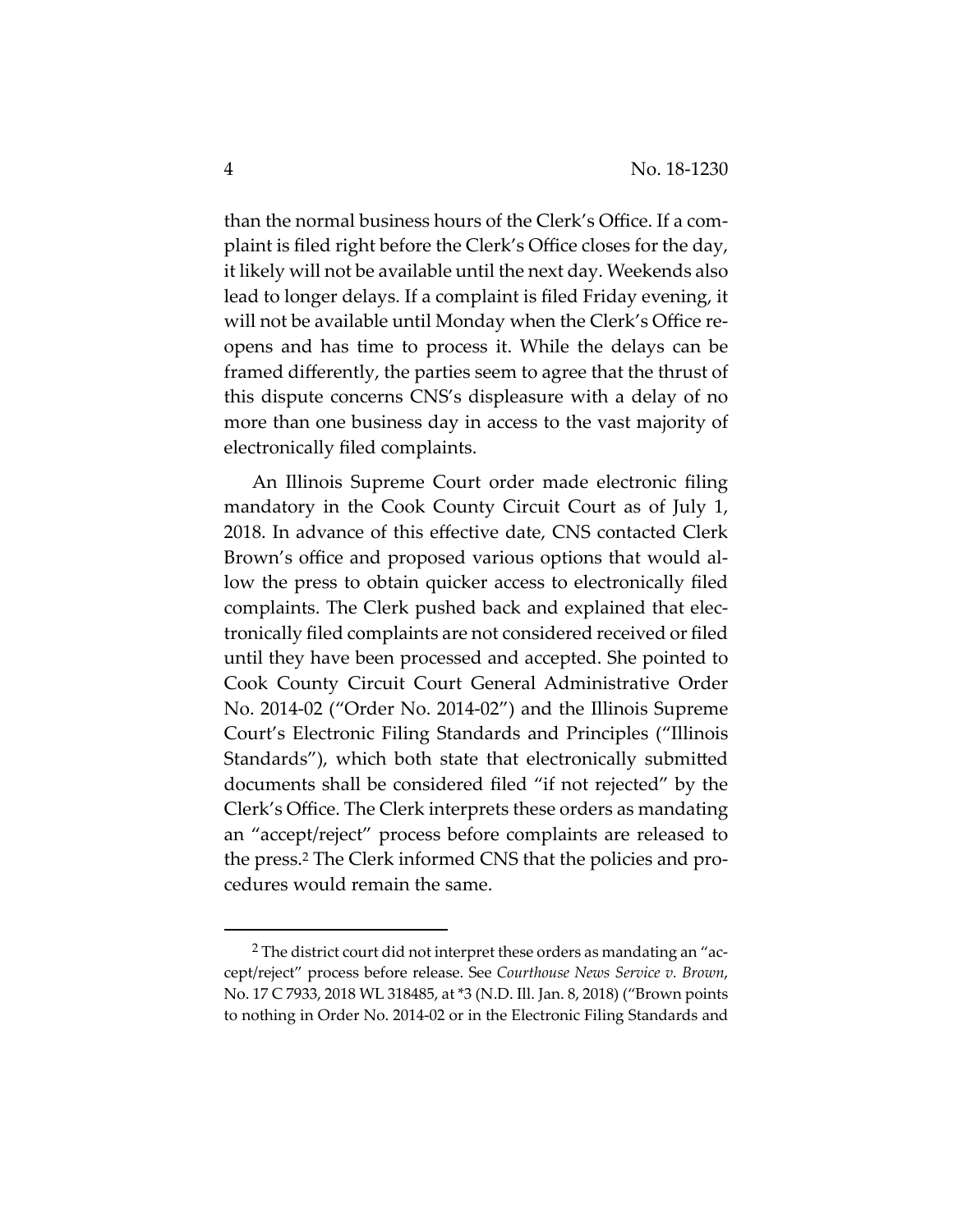$\overline{a}$ 

When talks with the Clerk's Office did not produce the desired changes, CNS brought this action in November 2017. CNS moved for a preliminary injunction prohibiting the Clerk from processing electronically filed complaints before allowing press access. The motion was submitted on the affidavits, and no evidentiary hearing was held. The Clerk opposed the motion but did not dispute that a First Amendment presumption of access to documents filed in court applies to civil complaints. She instead argued that the presumption does not require immediate access, that the delays here are insignificant, and that the First Amendment is not being violated. The Clerk explained that the "accept/reject" process is important because if complaints were released to the press before processing, confidential information contained therein could be exposed.3 The Clerk also explained that confusion may result

<sup>3</sup> While this sounds like a reasonable consideration, the Clerk has presented no evidence showing how prevalent this issue is and how often the

Principles that requires her to accept or reject or otherwise process e-filed complaints prior to making them available to the public in some form. Instead, Brown simply asserts that Order No. 2014-02 and the Electronic Filing Standards and Principles provide that the complaints are not 'filed' until accepted."); *id*. at \*5 ("Brown contends that she is justified in withholding e-filed complaints from the public and the press until after processing because both Order No. 2014-02 and the Electronic Filing Standards and Principles provide that electronically submitted documents shall be considered filed 'if not rejected' by the Clerk. Order No. 2014-02 at 3; Electronic Filing Standards and Principles at 1. But as the Court has discussed, Brown points to nothing that would require her to delay access to e-filed complaints until after they are processed and officially accepted."). We read these orders differently and agree with Brown: these orders do require an "accept/reject" process before release. In any event, as we explain below regarding abstention, the Illinois state courts are best situated to interpret their own orders and to decide how important the "accept/reject" process is to them.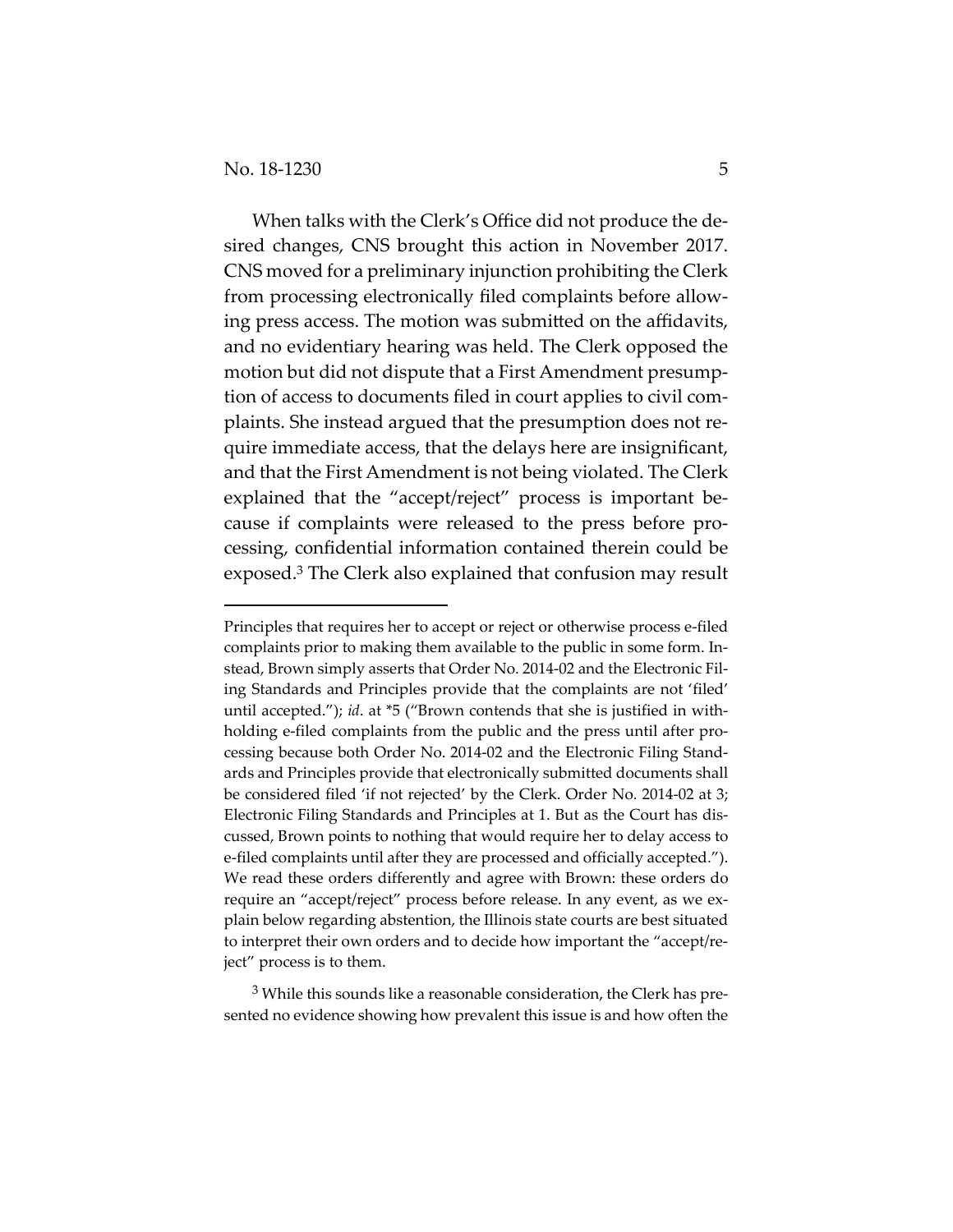due to reporting on a complaint that was later rejected by the Clerk's Office for failure to comply with court rules.

Apart from the merits of the case, the Clerk argued that federal courts should abstain from adjudicating this case under the *Younger* abstention doctrine. See *Younger v. Harris*, 401 U.S. 37 (1971). The Clerk argued that *Younger* abstention should apply because CNS was asking a federal court for injunctive relief against a state official who was acting pursuant to a state court's standing order (Order No. 2014-02). According to the Clerk, the state court order requires her to perform an "accept/reject" function, whereas the federal court injunction being sought by CNS would require immediate release. She argued that she would be unable to comply with both.

The district court granted CNS's motion for a preliminary injunction on January 8, 2018. The court rejected the Clerk's abstention arguments, reasoning that *Younger* abstention did not apply because there were "no ongoing state judicial proceedings with which CNS's requested injunctive relief might interfere." The court relied on *Ankenbrandt v. Richards*, 504 U.S. 689, 705 (1992), to conclude that the lack of a state proceeding made *Younger* abstention inappropriate.

 $\overline{a}$ 

Clerk's Office catches information that should not have been included. The district court also was not "convinced that it is, in fact, the responsibility of the Clerk" to ensure this information is "not included in e-filings, as the Illinois Supreme Court rules pertaining to confidential and personal identity information specifically place the burden of compliance on the filing parties." 2018 WL 318485, at \*5. We agree with this latter point as a matter of law. However, we do not believe the Clerk's Office is somehow prohibited from checking for compliance by fallible attorneys and *pro se* parties.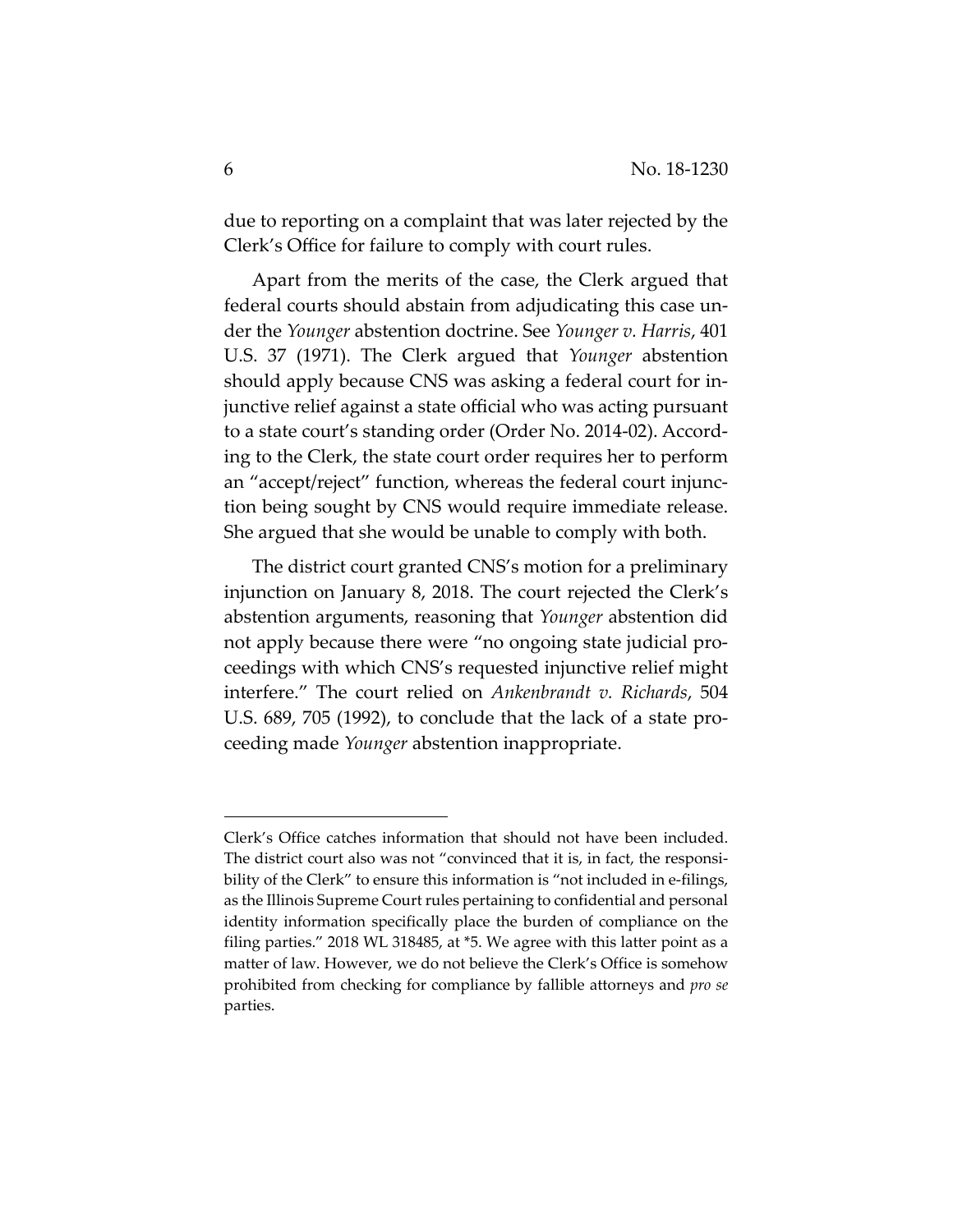The district court then turned to the merits and determined that a First Amendment right of access applies and that Seventh Circuit precedent requires that access be "immediate and contemporaneous." 2018 WL 318485, at \*3, citing *Grove Fresh Distributors*, *Inc. v. Everfresh Juice Co.*, 24 F.3d 893, 897 (7th Cir. 1994), and *In re Associated Press*, 162 F.3d 503, 506 (7th Cir. 1998). In the district court's view, the Clerk's stated reasons were insufficient to justify the delays in access, so that the delays violate the Constitution. The district court ordered the Clerk to implement within thirty days "a system that will provide access to newly e-filed civil complaints contemporaneously with their receipt by her office." 2018 WL 318485, at \*7. Clerk Brown filed a notice of appeal and a motion to stay the preliminary injunction pending appeal. The district court denied that motion, but this court then granted a stay.4

#### II. *Analysis*

## A. *Standard of Review*

To obtain a preliminary injunction, a plaintiff must first show that: (1) without such relief, it will suffer irreparable harm before final resolution of its claims; (2) traditional legal remedies would be inadequate; and (3) it has some likelihood of success on the merits. E.g., *Valencia v. City of Springfield*, 883 F.3d 959, 965 (7th Cir. 2018), citing *Girl Scouts of Manitou Council, Inc. v. Girl Scouts of the U.S. of Am., Inc.*, 549 F.3d 1079, 1086 (7th Cir. 2008). If a plaintiff makes such a showing, the court next must weigh the harm the plaintiff will suffer without an injunction against the harm the defendant will suffer with

 <sup>4</sup> This court received helpful amicus briefs from the Judicial Council of California in support of Clerk Brown and the Reporters Committee for Freedom of the Press in support of CNS.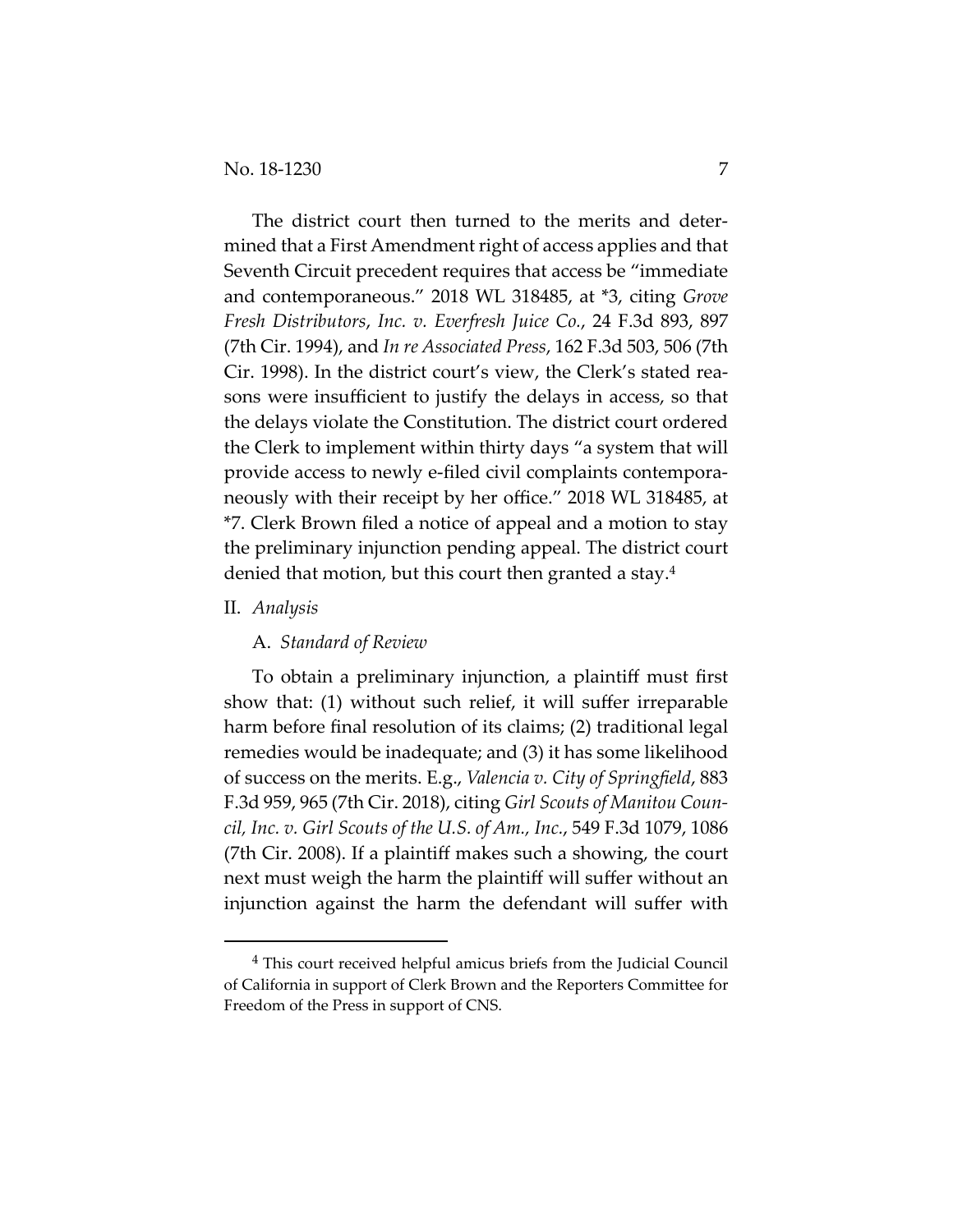one. See *Ty, Inc. v. Jones Group, Inc.*, 237 F.3d 891, 895 (7th Cir. 2001). This assessment is made on a sliding scale: "The more likely the plaintiff is to win, the less heavily need the balance of harms weigh in his favor; the less likely he is to win, the more need it weigh in his favor." *Girl Scouts of Manitou Council*, 549 F.3d at 1086, quoting *Roland Machinery Co. v. Dresser Industries, Inc.*, 749 F.2d 380, 387 (7th Cir. 1984). Finally, the court must ask whether the preliminary injunction is in the public interest, which entails taking into account any effects on non-parties. *Id.* at 1086. Ultimately, the moving party bears the burden of showing that a preliminary injunction is warranted. *Mazurek v. Armstrong*, 520 U.S. 968, 972 (1997) (per curiam).

In reviewing the grant or denial of a preliminary injunction on appeal, we examine "legal conclusions de novo, findings of fact for clear error, and the balancing of harms for abuse of discretion." *Valencia*, 883 F.3d at 966, citing *Coronado v. Valleyview Pub. Sch. Dist. 365–U*, 537 F.3d 791, 795 (7th Cir. 2008). In reviewing the district court's decision whether to abstain, the underlying legal questions are subject to *de novo* review, and the ultimate decision itself is reviewed for abuse of discretion. *Property & Casualty Ins. Ltd. v. Central National Ins. Co. of Omaha*, 936 F.2d 319, 321 (7th Cir. 1991).

B. *Right of Access*

While the First Amendment does not explicitly mention a right of access to court proceedings and documents, "the courts of this country recognize a general right to inspect and copy public records and documents, including judicial records and documents." *Nixon v. Warner Communications, Inc.*, 435 U.S. 589, 597 (1978). This right of access has its roots in the common law, but the Supreme Court has held that the First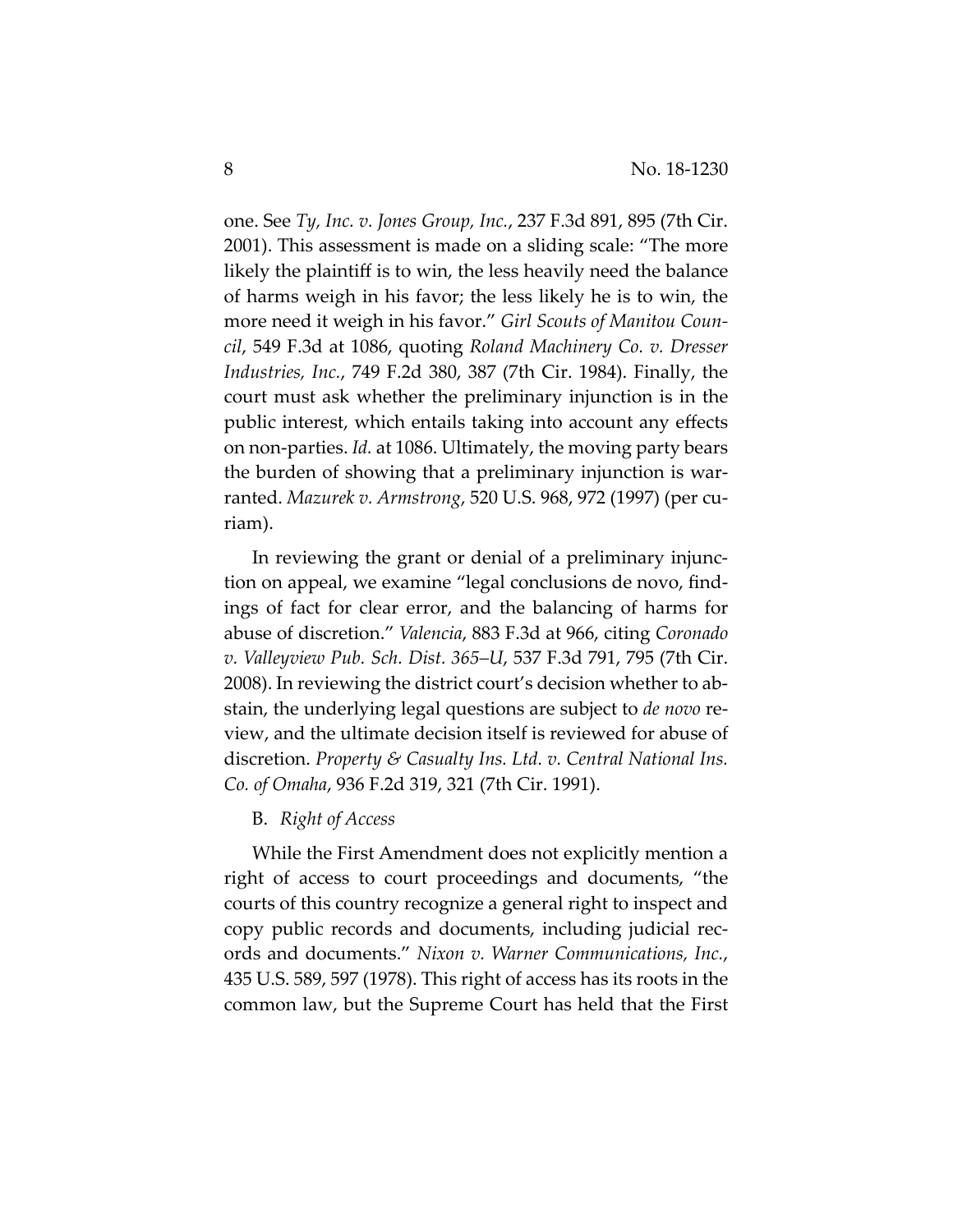Amendment itself protects access to criminal trials. *Richmond Newspapers, Inc. v. Virginia*, 448 U.S. 555, 576–78 (1980) (plurality opinion). The Supreme Court has also cautioned against any "narrow, literal conception" of the First Amendment's terms, *NAACP v. Button*, 371 U.S. 415, 430 (1963), and has explained that

> the Framers were concerned with broad principles, and wrote against a background of shared values and practices. The First Amendment is thus broad enough to encompass those rights that, while not unambiguously enumerated in the very terms of the Amendment, are nonetheless necessary to the enjoyment of other First Amendment rights.

*Globe Newspaper Co. v. Superior Court for the County of Norfolk*, 457 U.S. 596, 604 (1982) (citations omitted).

"[A] major purpose of [the First] Amendment was to protect the free discussion of governmental affairs." *Id.*, quoting *Mills v. Alabama*, 384 U.S. 214, 218 (1966). "Free speech carries with it some freedom to listen," so the Supreme Court has reasoned that freedom of speech and freedom of the press "would lose much meaning if access to … the trial could … be foreclosed arbitrarily." *Richmond Newspapers*, 448 U.S. at 576– 577. Press access in particular is important:

> In a society in which each individual has but limited time and resources with which to observe at first hand the operations of his government, he relies necessarily upon the press … With respect to judicial proceedings in particular, the function of the press serves to … bring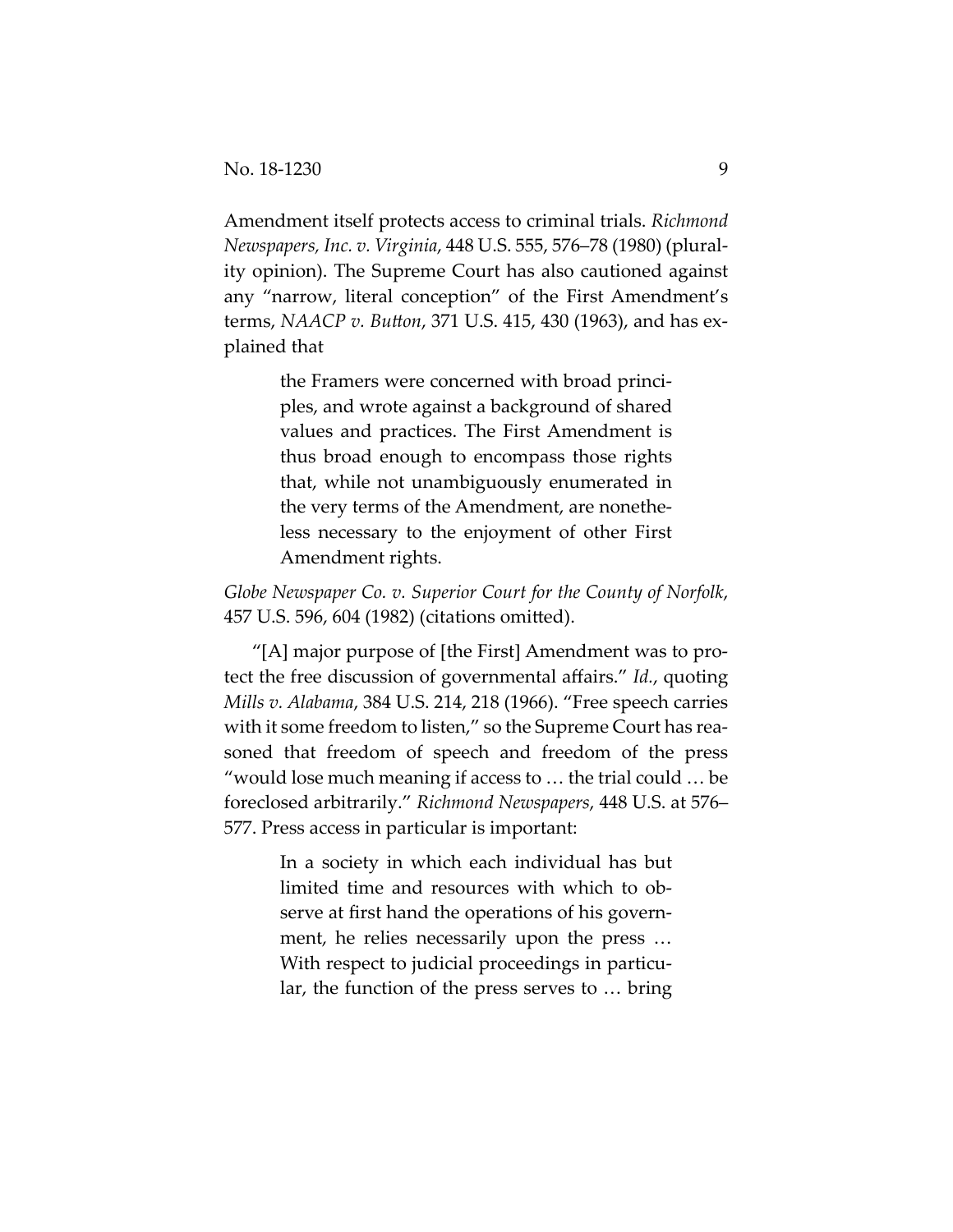to bear the beneficial effects of public scrutiny upon the administration of justice.

## *Cox Broad. Corp. v. Cohn*, 420 U.S. 469, 491–92 (1975).

Though the Supreme Court has not yet extended these principles from criminal proceedings, the federal courts of appeals have widely agreed that the First Amendment right of access extends to civil proceedings and associated records and documents. See *Courthouse News Serv. v. Planet*, 750 F.3d 776, 786 (9th Cir. 2014) ("*Planet I*"), citing *In re Continental Illinois Sec. Litig.*, 732 F.2d 1302, 1308 (7th Cir. 1984) (finding right of access by press to litigation committee reports in shareholder derivative suits); *New York Civil Liberties Union v. New York City Transit Auth.*, 684 F.3d 286, 305 (2d Cir. 2012) (finding right of access to administrative civil infraction hearings); *Publicker Industries, Inc. v. Cohen*, 733 F.2d 1059, 1061 (3d Cir. 1984) ("We hold that the First Amendment does secure a right of access to civil proceedings."); *Brown & Williamson Tobacco Corp. v. Federal Trade Comm'n*, 710 F.2d 1165, 1177 (6th Cir. 1983) (First Amendment limits judicial discretion to seal documents in civil case). The press's right of access to civil proceedings and documents fits squarely within the First Amendment's protections.

Yet the press's right of access to court documents is not absolute—it is qualified. *Nixon*, 435 U.S. at 598; *Globe Newspaper*, 457 U.S. at 606. There is a constant tension between the interest in public disclosure and privacy concerns. To determine whether a right of access attaches under the First Amendment, courts use the two-part test set out in *Press–Enterprise Co. v. Superior Court*, 478 U.S. 1, 8 (1986) ("*Press-Enterprise II"*). This test is generally referred to as the "experience" and logic test." It asks whether a proposed right reflects a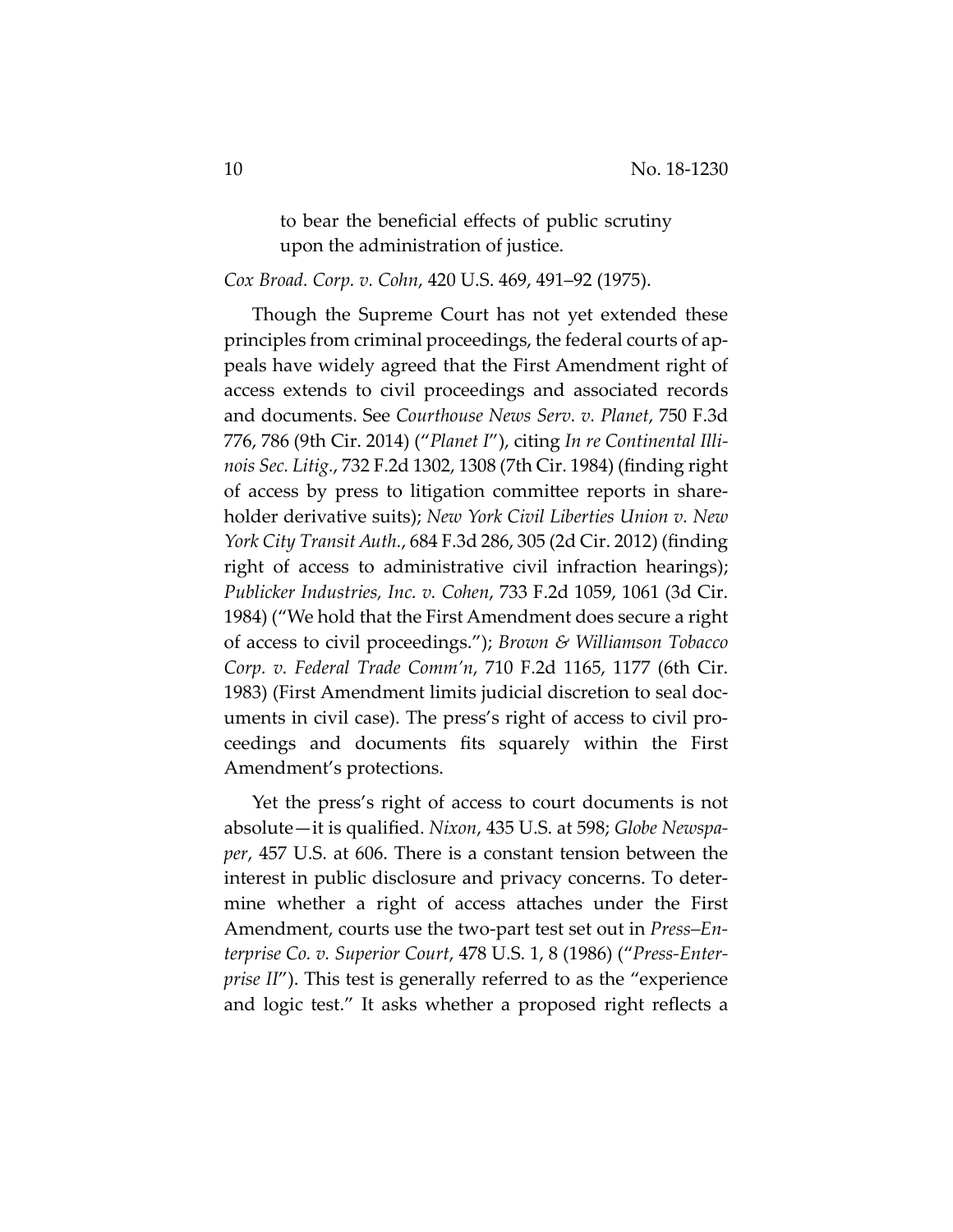well-developed tradition of access to a specific process and whether the right "plays a significant positive role in the functioning of the particular process in question." *Id.* at 8. If so, a rebuttable presumption of access applies. *Id.* at 9.

This is the framework for analyzing restrictions on the press's right of access to court proceedings and documents. Here, both parties agree there is a qualified right of access to civil complaints. The dispute is about timing: does the right of access attach at the moment a complaint is received by the Clerk's Office, or does it attach at the moment processing is completed? How long a delay in access is too long?

While the delays appear to be minimal, we do not answer these questions here. We conclude that the state courts deserve the first opportunity to hear such a constitutional challenge to their internal procedures. The vast majority of access precedents arise from litigation before the courts whose records are at issue. In this case, however, CNS is seeking to have one court tell another court that its level of access is not good enough. Further, many access disputes concern documents in a single case, whereas the relief sought here is far-reaching. It would apply to all civil cases filed in one of the busiest county courts in the country. "Every court has supervisory power over its own records and files," *Nixon*, 435 U.S. at 598, and at least at this time, we decline to impose a requirement on the state court that we do not meet ourselves, at least not yet.<sup>5</sup>

 <sup>5</sup> We recognize that the district court here concluded that "immediate and contemporaneous" access was required by our decision in *Grove Fresh Distributors, Inc. v. Everfresh Juice Co.*, 24 F.3d 893, 897 (7th Cir. 1994), which used that language. We said that the "newsworthiness of a particular story is often fleeting," and that "each passing day may constitute a separate and cognizable infringement of the First Amendment." *Id*., quoting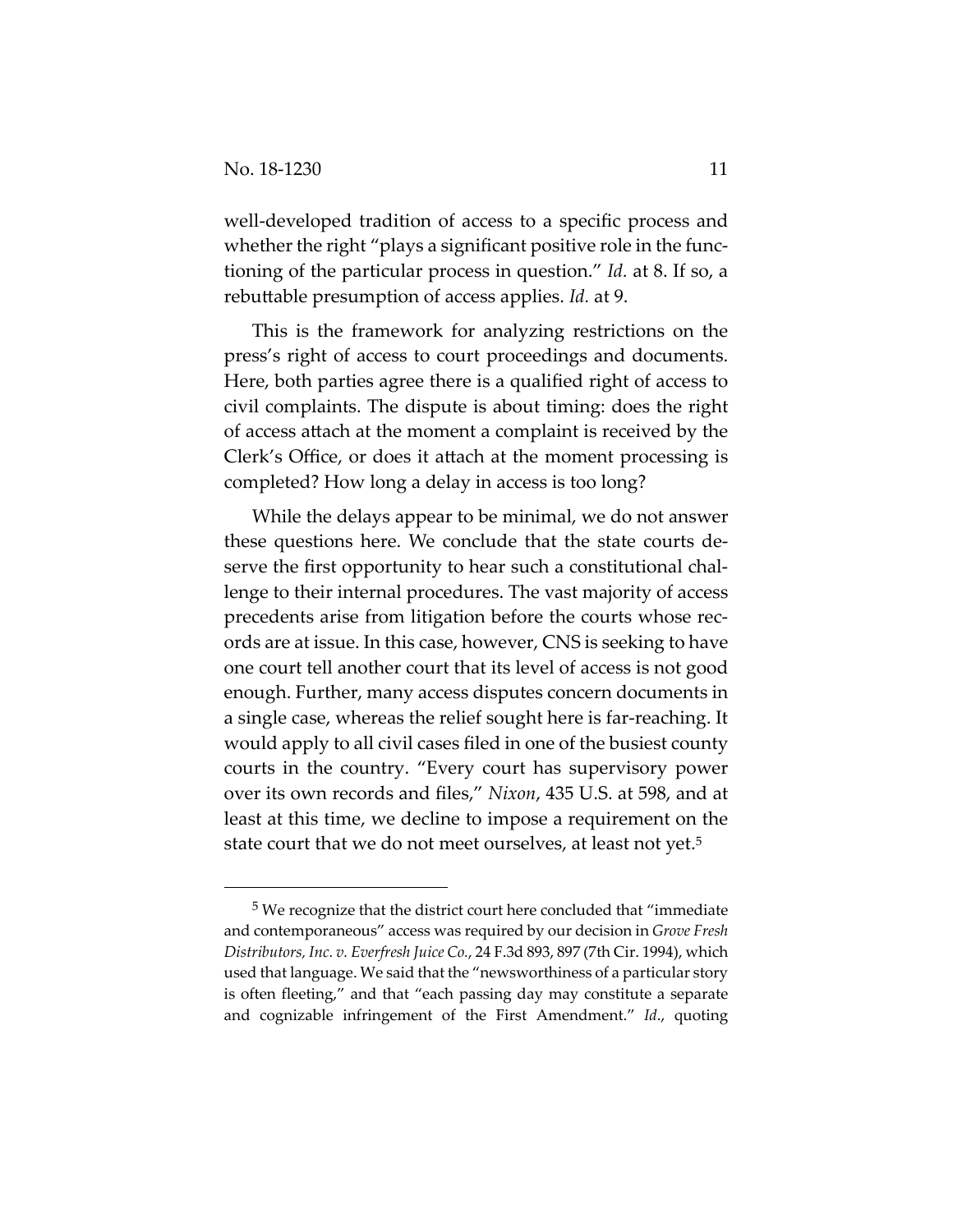#### C. *Abstention*

This action falls within the terms of 42 U.S.C. § 1983: plaintiff CNS claims that its federal constitutional rights are being violated by a person acting under color of state law. But the relief plaintiff seeks here directly affects the administration of the state courts and "would run contrary to the basic principles of equity, comity, and federalism." See *SKS & Associates, Inc. v. Dart*, 619 F.3d 674, 676–77 (7th Cir. 2010) (affirming abstention in federal case seeking injunction directing management of state courts' eviction cases). Even though abstention is the exception, not the rule, e.g., *Colorado River Water Conservation Dist. v. United States*, 424 U.S. 800, 813 (1976), a federal court "may, and often must, decline to exercise its jurisdiction where doing so would intrude upon the independence of the state courts**.**" *SKS & Associates*, 619 F.3d at 677. As the Supreme Court has put it, federal courts may decline to exercise jurisdiction where denying a federal forum would "clearly serve an important countervailing interest," including "regard for federal-state relations." *Quackenbush v. Allstate Ins. Co.*, 517 U.S. 706, 716 (1996). "This equitable decision balances the strong federal interest in having certain classes of cases, and certain federal rights, adjudicated in federal court,

 $\overline{a}$ 

*Nebraska Press Ass'n v. Stuart*, 423 U.S. 1327, 1329 (1975) (Blackmun, J., in chambers) (staying state-court order restricting media coverage of pending criminal case). *Grove Fresh* addressed delays on the order of months and years, not hours or even minutes. Our decision in *Grove Fresh* approved a review process for documents that would require adversarial exchanges lasting weeks before the sealed information would be released. *Id*. at 898. *Grove Fresh* continues to provide helpful guidance on the qualified right of public access to court filings. It does not, however, compel the instant access to every filing in all civil (or criminal) cases ordered by the district court here.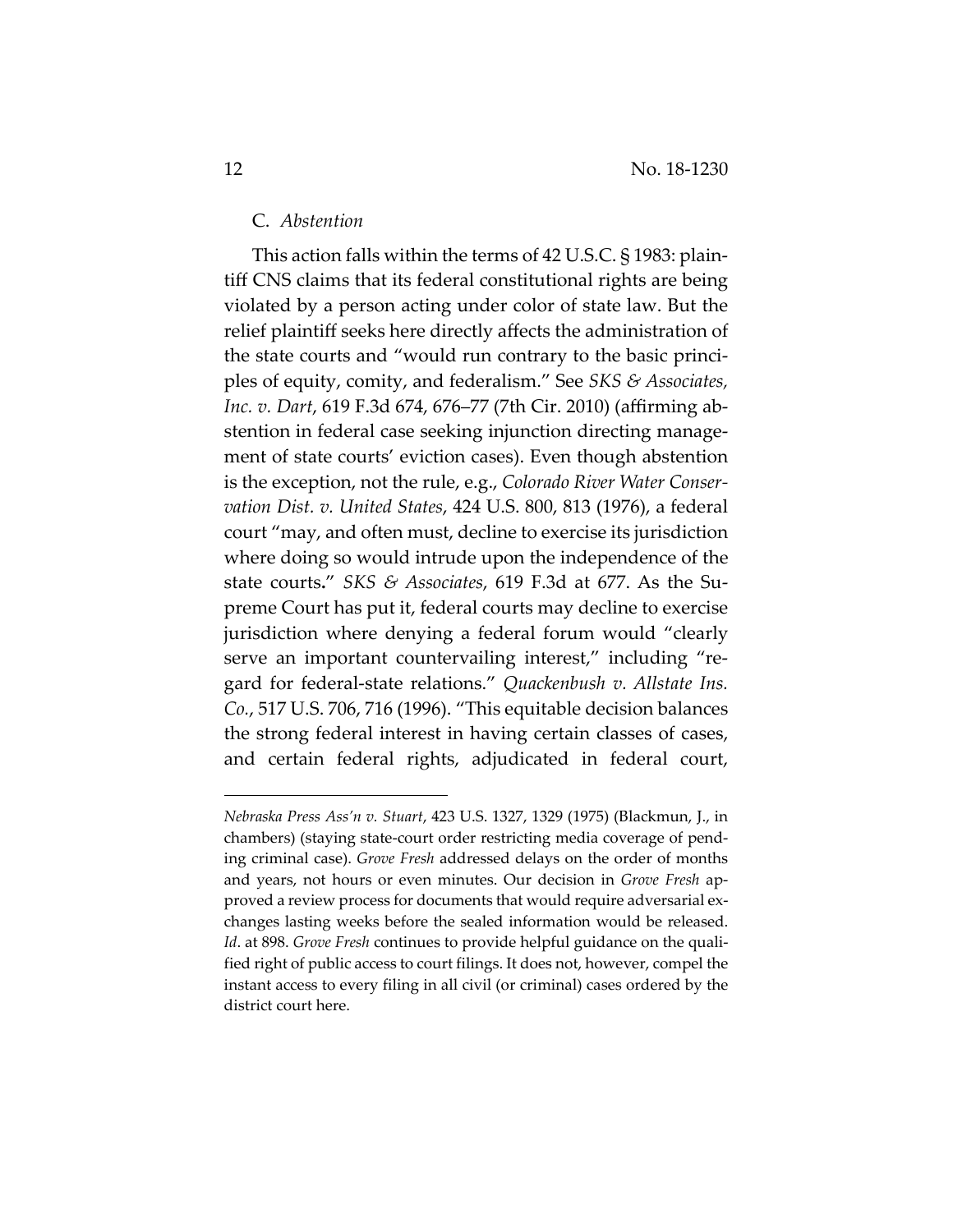against the State's interests in maintaining 'uniformity in the treatment of an "essentially local problem."'" *Id.* at 728, quoting *New Orleans Pub. Serv., Inc. v. Council of City of New Orleans*, 491 U.S. 350, 362 (1989).

State courts have a significant interest in running their own clerks' offices and setting their own filing procedures especially in a court like the Circuit Court of Cook County, where more than one million cases are filed annually. When these procedures are challenged as they have been here, the state courts should be given the first opportunity to determine precisely what level of press access is required, appropriate, and feasible in a state court. CNS has not yet sought relief in the state courts here. Proceeding straight to the federal court to resolve a dispute with a state court clerk over the timing of access conflicts with the general principles of federalism, comity, and equity that underlie abstention. Unless and until the state courts have proven unwilling to address an alleged First Amendment violation—which we are not yet convinced exists—the federal courts should not exercise jurisdiction over the matter.

### 1. *The Abstention Doctrines*

The Supreme Court has recognized four principal categories of abstention: *Pullman*, *Burford*, *Younger*, and *Colorado River*, named after *Railroad Commission of Texas v. Pullman Co.*, 312 U.S. 496 (1941); *Burford v. Sun Oil Co.*, 319 U.S. 315 (1943); *Younger v. Harris*, 401 U.S. 37 (1971); and *Colorado River Water Conservation District v. United States*, 424 U.S. 800 (1976). Two additional categories, *O'Shea* and *Rizzo*, can be considered extensions of *Younger*. See *O'Shea v. Littleton*, 414 U.S. 488 (1974); *Rizzo v. Goode*, 423 U.S. 362 (1976). *Younger*, with its extension in *O'Shea* and *Rizzo*, is most closely applicable to the present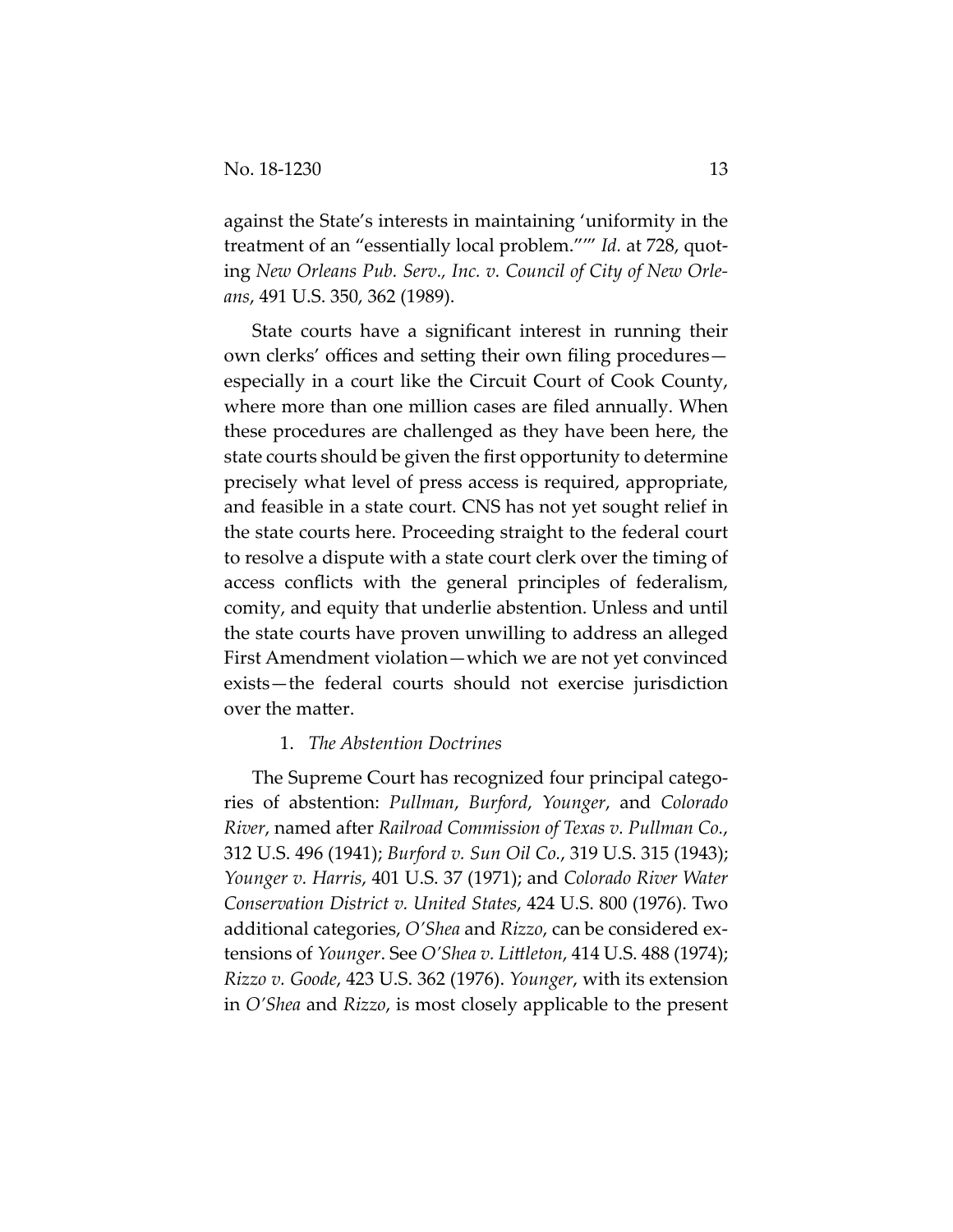case; however, it is not a perfect fit, and we ultimately base our decision on the more general principles of federalism that underlie all of the abstention doctrines.

*Younger* abstention ordinarily requires federal courts to refrain from exercising jurisdiction over federal constitutional claims that seek to interfere with or interrupt ongoing state proceedings. *FreeEats.com, Inc. v. Indiana*, 502 F.3d 590, 595 (7th Cir. 2007). *Younger* abstention originally required federal courts to abstain when a criminal defendant seeks a federal injunction to block his state court prosecution on federal constitutional grounds. See 401 U.S. at 40–41. The Supreme Court has extended the doctrine to civil proceedings in limited circumstances, beginning with *Huffman v. Pursue, Ltd.*, 420 U.S. 592, 603–04 (1975). As we noted in *SKS & Associates*:

> The civil brand of *Younger* extends only to a federal suit filed by a party that is the target of state court or administrative proceedings in which the state's interests are so important that exercise of federal judicial power over those proceedings would disregard the comity between the states and federal government. See *Pennzoil Co. v. Texaco, Inc.*, 481 U.S. 1, 13 (1987) (requirement for the posting of bond pending appeal); *Middlesex County Ethics Committee v. Garden State Bar Ass'n*, 457 U.S. 423, 432–34 (1982) (attorney disciplinary proceedings); *Trainor v. Hernandez*, 431 U.S. 434, 444 (1977) (civil proceedings seeking return of welfare payments wrongfully received); *Juidice v. Vail*, 430 U.S. 327, 335–36 & n.12 (1977) (civil contempt proceedings); *Huffman*, 420 U.S. at 604 (state court action to close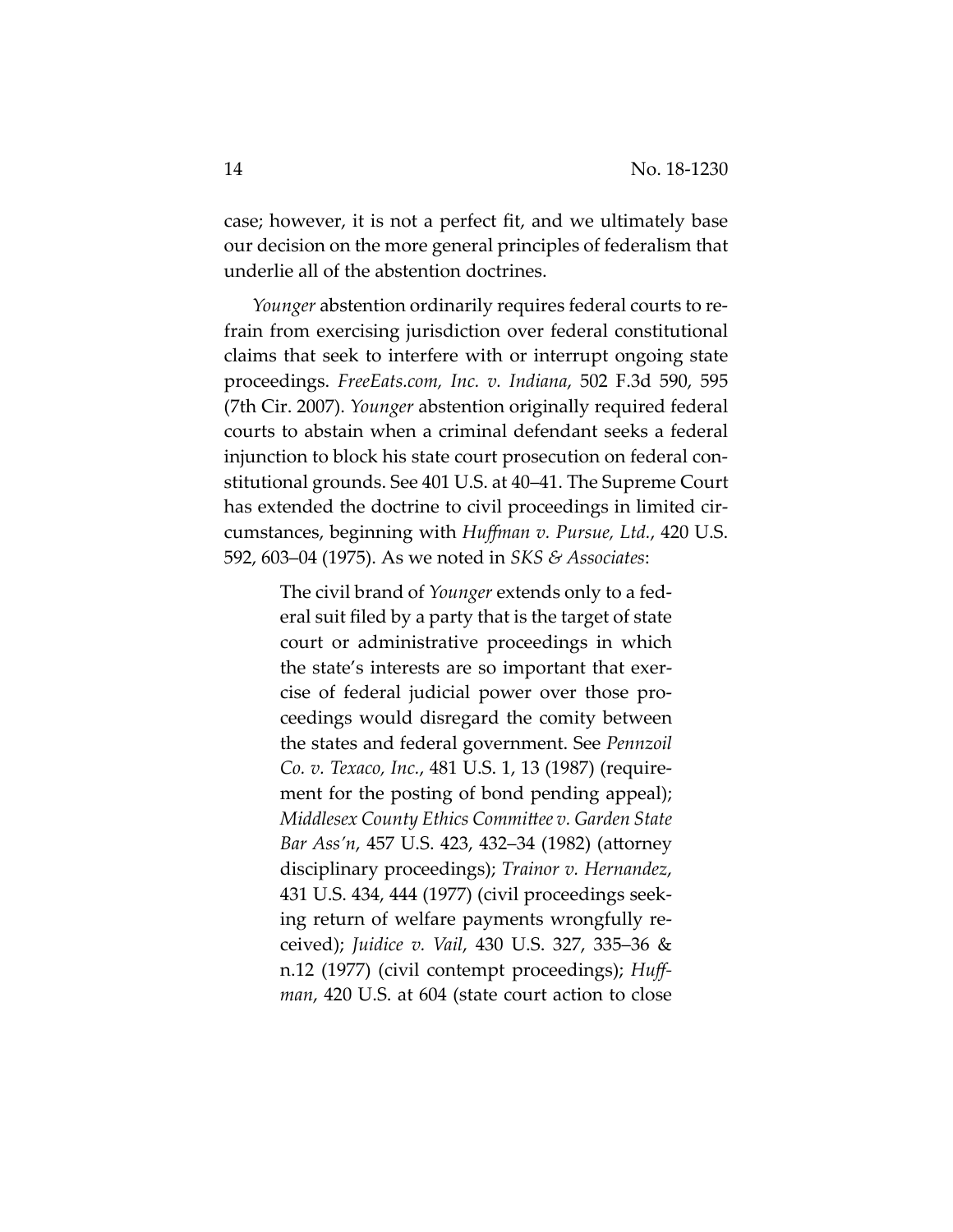adult theater); *Majors v. Engelbrecht*, 149 F.3d 709, 712–13 (7th Cir. 1998) (nursing license suspension proceedings before state administrative board).

#### 619 F.3d at 678.

The situation here is not a traditional *Younger* scenario: there is no individual, ongoing state proceeding that plaintiffs seek to enjoin. As a result, the district court found *Younger* abstention specifically inapplicable. It is true that in *Ankenbrandt v. Richards*, the Supreme Court stated: "Absent any *pending* proceeding in state tribunals, therefore, application by the lower courts of *Younger* abstention was clearly erroneous." 504 U.S. 689, 705 (1992) (emphasis in original). We have also explained that a "paramount concern" in whether to abstain under *Younger* is that "the judicial or judicial in nature state proceedings must be on-going." *Barichello v. McDonald*, 98 F.3d 948, 955 (7th Cir. 1996). While this case does not fit neatly into the *Younger* doctrine, it fits better into the Supreme Court's extension of the *Younger* principles in *O'Shea* and *Rizzo*.

In *O'Shea*, plaintiffs filed a federal lawsuit asserting that a municipal court system was intentionally discriminating against African Americans in setting bail and in sentencing. 414 U.S. at 491–92. The district court dismissed the case, but this court reversed, holding that if plaintiffs proved their allegations, the district court should fashion appropriate injunctive relief to prevent the state court judges from depriving others of their constitutional rights in the future. *Id.* at 492–93. The Supreme Court granted certiorari and reversed this court, finding that the claims were not ripe because there was an insufficient probability that the plaintiffs would be brought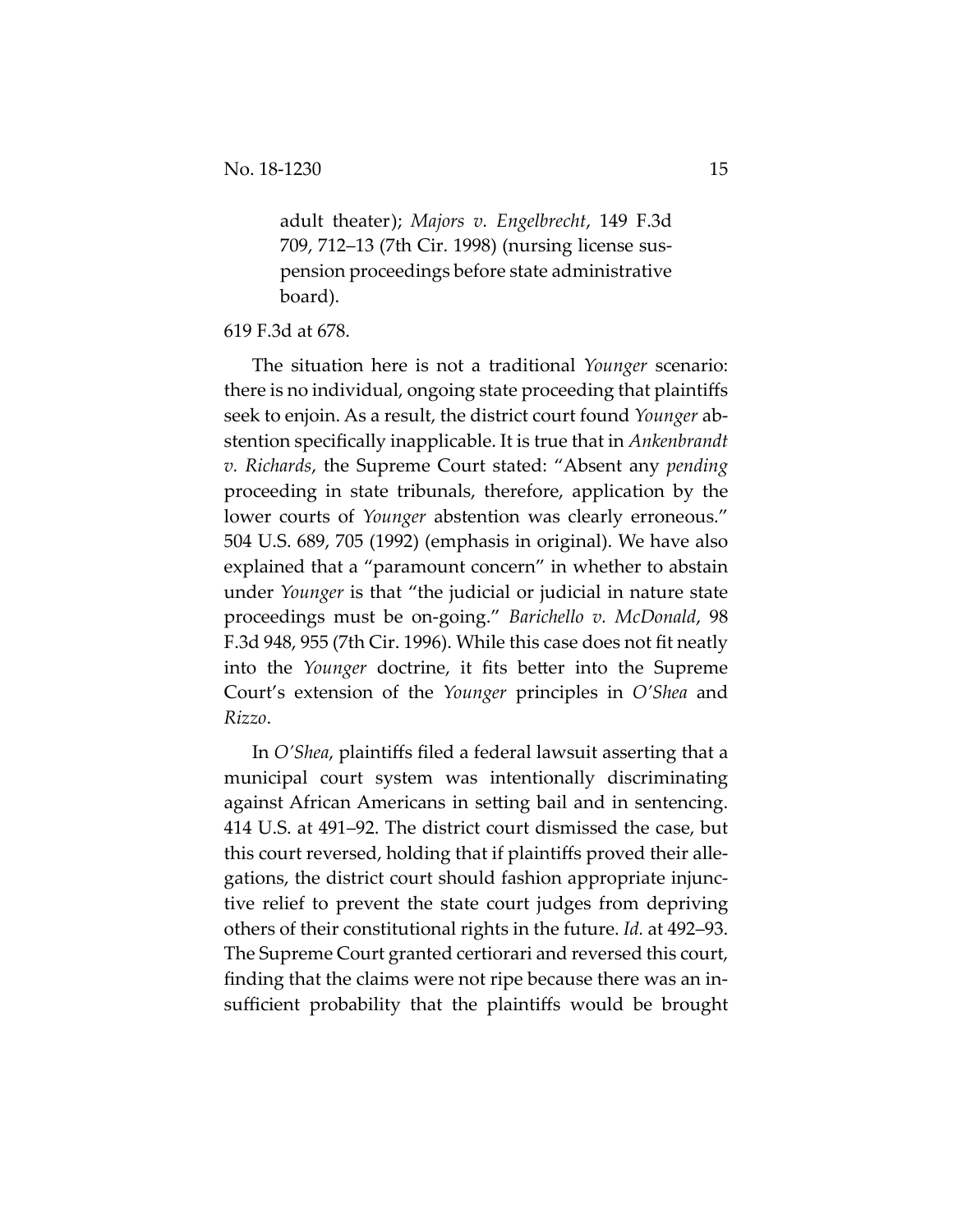before the municipal courts again on criminal charges. *Id.* at 495–99. The Court also found that even if the claims were ripe, the principles of *Younger* should lead the federal courts to abstain. The Court reasoned that comity and federalism "preclude[d] equitable intervention" because the plaintiffs sought "an injunction aimed at controlling or preventing the occurrence of specific events that might take place in the course of future state criminal trials." *Id.* at 499–500. The Court cautioned against injunctions that would lead to "an ongoing federal audit of state criminal proceedings which would indirectly accomplish the kind of interference that *Younger v. Harris* … and related cases sought to prevent." *Id.* at 500.

In *Rizzo*, the Supreme Court further extended the principles of *Younger* to limit federal court review of local executive actions. In that case, the plaintiffs alleged a pattern of unconstitutional police mistreatment of minority civilians in Philadelphia. 423 U.S. at 366. The Third Circuit affirmed the district court's injunction requiring city officials to come up with a "comprehensive program" for dealing with civilian complaints pursuant to the court's detailed guidelines. *Id.* at 364– 66, 369–70. In reversing the injunction, the Supreme Court explained that the "District Court's injunctive order here, significantly revising the internal procedures of the Philadelphia police department, was indisputably a sharp limitation on the department's latitude in the dispatch of its own internal affairs." *Id.* at 379 (quotation marks omitted). The Court reasoned:

> When a plaintiff seeks to enjoin the activity of a government agency, even within a unitary court system, his case must contend with the well-established rule that the Government has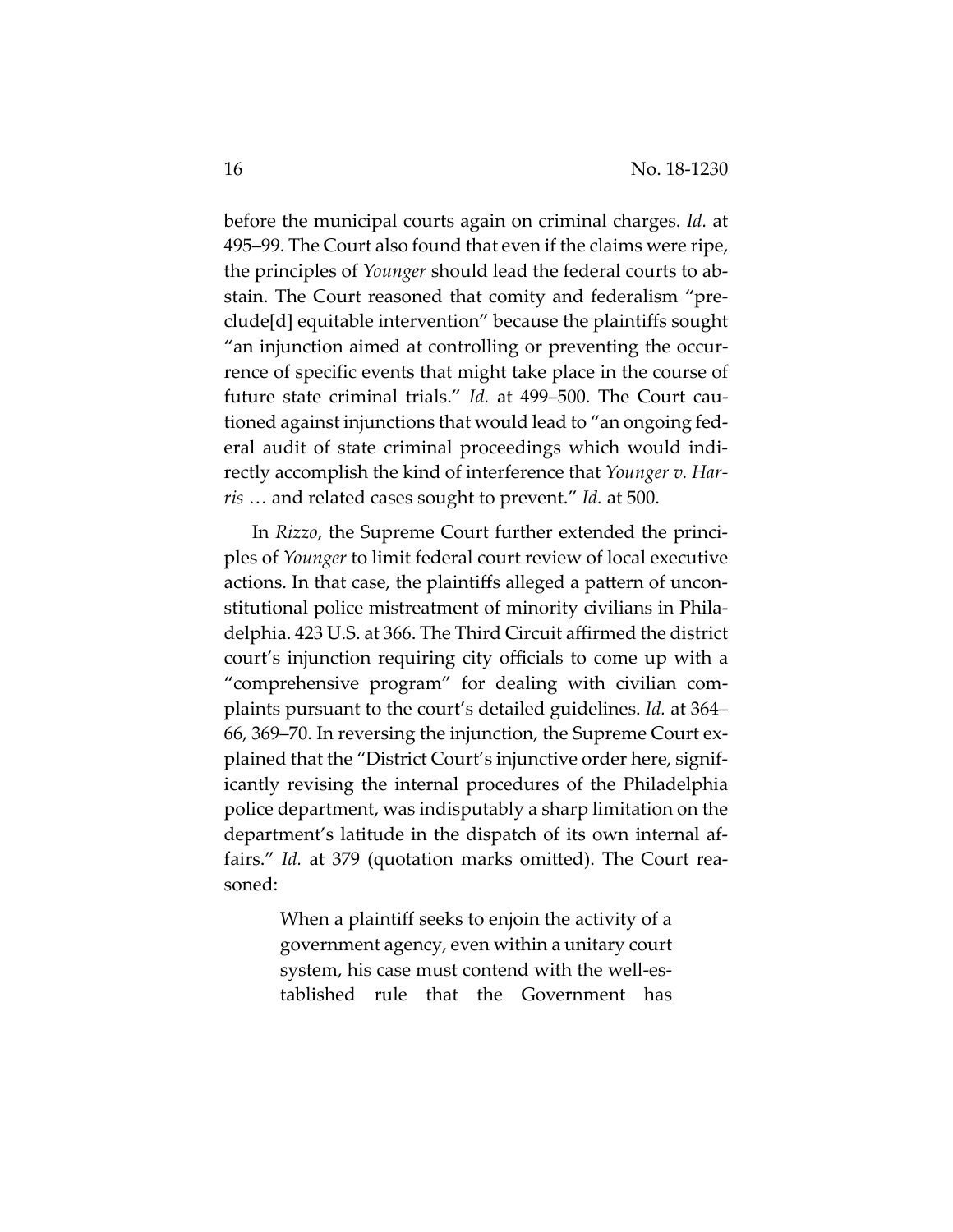traditionally been granted the widest latitude in the dispatch of its own internal affairs. \* \* \*

When the frame of reference moves from a unitary court system, governed by the principles just stated, to a system of federal courts representing the Nation, subsisting side by side with 50 state judicial, legislative, and executive branches, appropriate consideration must be given to principles of federalism in determining the availability and scope of equitable relief.

*Id.* at 378–79 (internal citations and quotation marks omitted). The Court noted that "federal courts must be constantly mindful of the 'special delicacy of the adjustment to be preserved between federal equitable power and State administration of its own law.'" *Id.* at 378, citing *Stefanelli v. Minard*, 342 U.S. 117, 120 (1951).

While the district court's order in the present case does not map exactly on the orders in *O'Shea* and *Rizzo*, it would also impose a significant limit on the state courts and their clerk in managing the state courts' own affairs. Against the backdrop of *Younger*, *O'Shea*, and *Rizzo*, we find that CNS's request for federal intrusion at this stage of the dispute between CNS and the Clerk calls for abstention.

## 2. *Abstention Principles: Equity, Federalism, and Comity*

The situation here is quite similar to *SKS & Associates*, where we applied the principles of *Younger* and declined to exercise jurisdiction over a Section 1983 action against the Chief Judge and the Sheriff of Cook County. 619 F.3d at 676. In that case, the Sheriff was subject to a general order issued by the Chief Judge that directed him not to carry out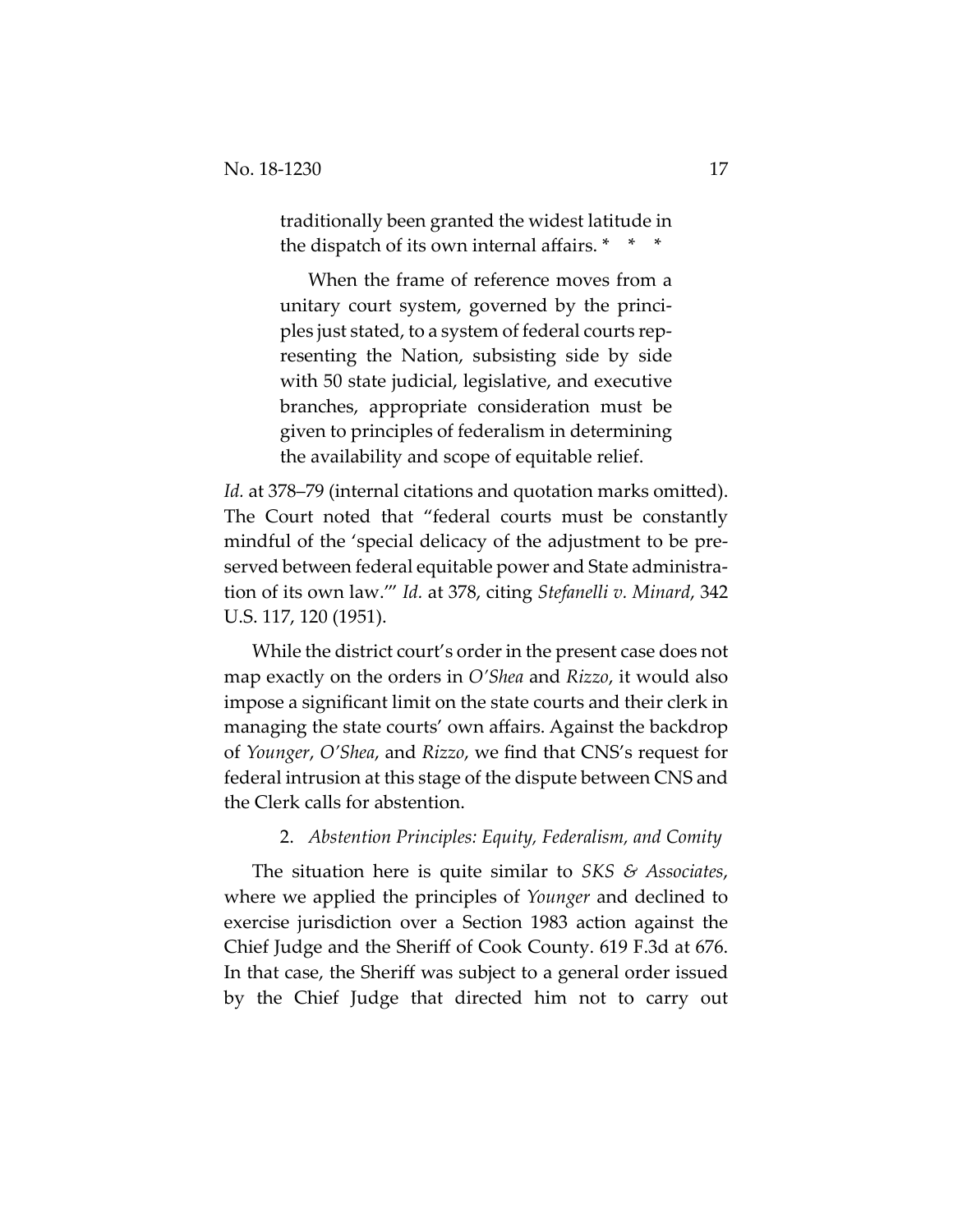residential evictions during a two-and-a-half-week period in December and during periods of extreme cold weather. *Id.* The plaintiff, a residential property manager, sought a federal injunction against the Sheriff to speed up the eviction processes in state court. *Id.* 

In declining to exercise jurisdiction, we explained that it is important for federal courts to have ''a proper respect for state functions, a recognition of the fact that the entire country is made up of a Union of separate state governments, and a continuance of the belief that the National Government will fare best if the States and their institutions are left free to perform their separate functions in their separate ways.'' *Id.*, citing *New Orleans Public Service*, 491 U.S. at 364, citing in turn *Younger*, 401 U.S. at 44. We concluded that it was not appropriate for the federal courts, in the face of these principles of equity, comity, and federalism, to undertake the requested supervision of state court operations. *SKS & Associates*, 619 F.3d at 682.

Despite *SKS & Associates* not being a typical *Younger* scenario, we pointed out that the Supreme Court characterized the holding of *Younger* as "far-from-novel" because it rested primarily on the ''even more vital consideration'' of comity. Id. at 678 (citations omitted). "Cooperation and comity, not competition and conflict, are essential to the federal design,'' and *Younger* abstention ''reinforces our federal scheme.'' *Kowalski v. Tesmer*, 543 U.S. 125, 133 (2004), citing *Ruhrgas AG v. Marathon Oil Co.,* 526 U.S. 574, 586 (1999). Abstention in the present case tracks these general principles upon which all of the abstention doctrines are based. The level of intrusion CNS seeks from the federal court into the state court's operations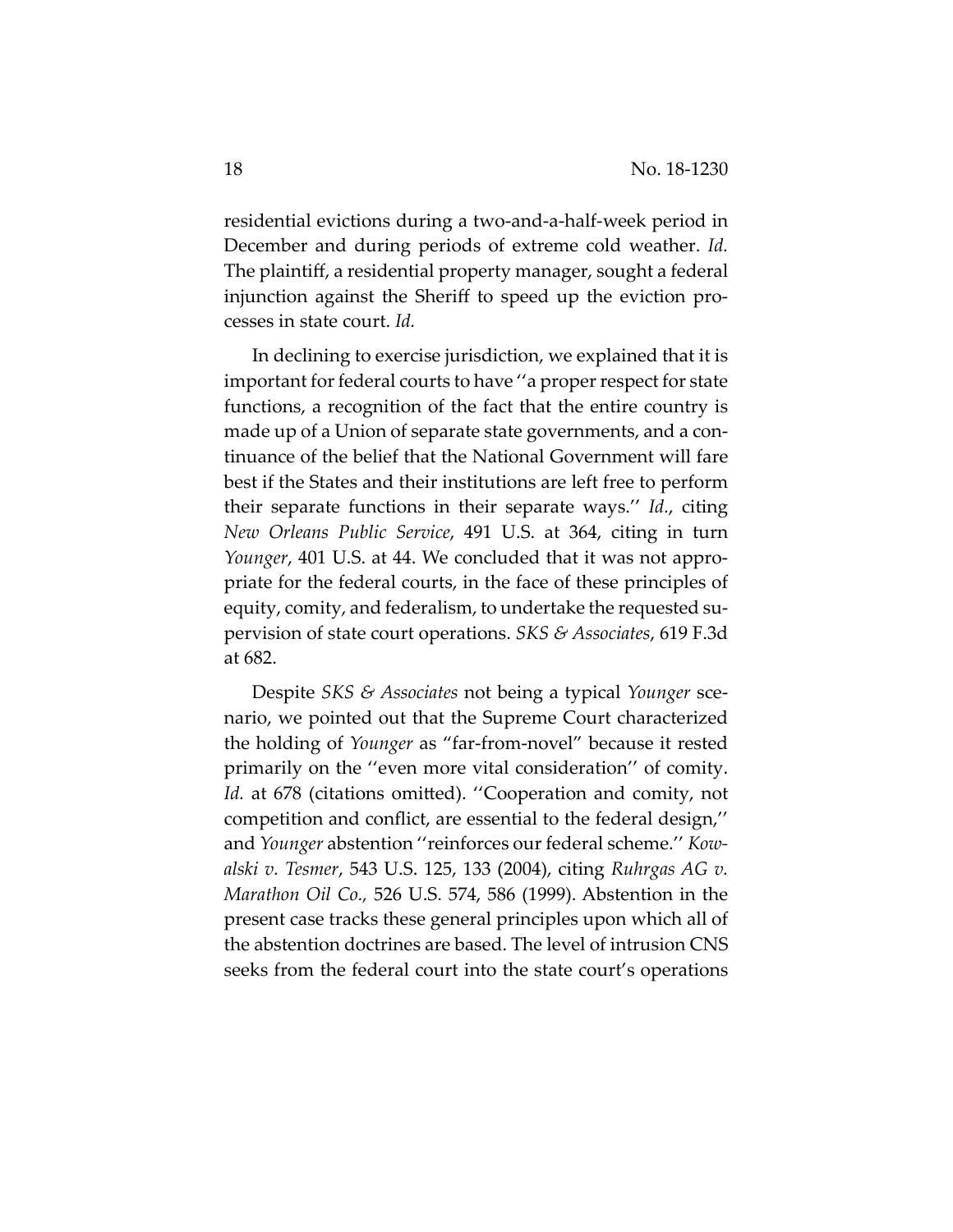is simply too high, at least before the state courts have had a chance to consider the constitutional issue.

Underlying *Younger* abstention is a deeper principle of comity: the assumption that state courts are co-equal to the federal courts and are fully capable of respecting and protecting CNS's substantial First Amendment rights. As the Supreme Court underscored in *Younger*, the Constitution established

> a system in which there is sensitivity to the legitimate interests of both State and National Governments, and in which the National Government, anxious though it may be to vindicate and protect federal rights and federal interests, always endeavors to do so in ways that will not unduly interfere with the legitimate activities of the States.

#### 401 U.S. at 44.

This principle of comity takes on special force when federal courts are asked to decide how state courts should conduct their business. The Illinois courts are best positioned to interpret their own orders, which are at the center of this case, and to craft an informed and proper balance between the state courts' legitimate institutional needs and the public's and the media's substantial First Amendment interest in timely access to court filings. It is particularly appropriate for the federal courts to step back in the first instance as the state courts continue to transition to electronic filing and, like many courts around the country, are working through the associated implementation challenges and resource limitations. The claims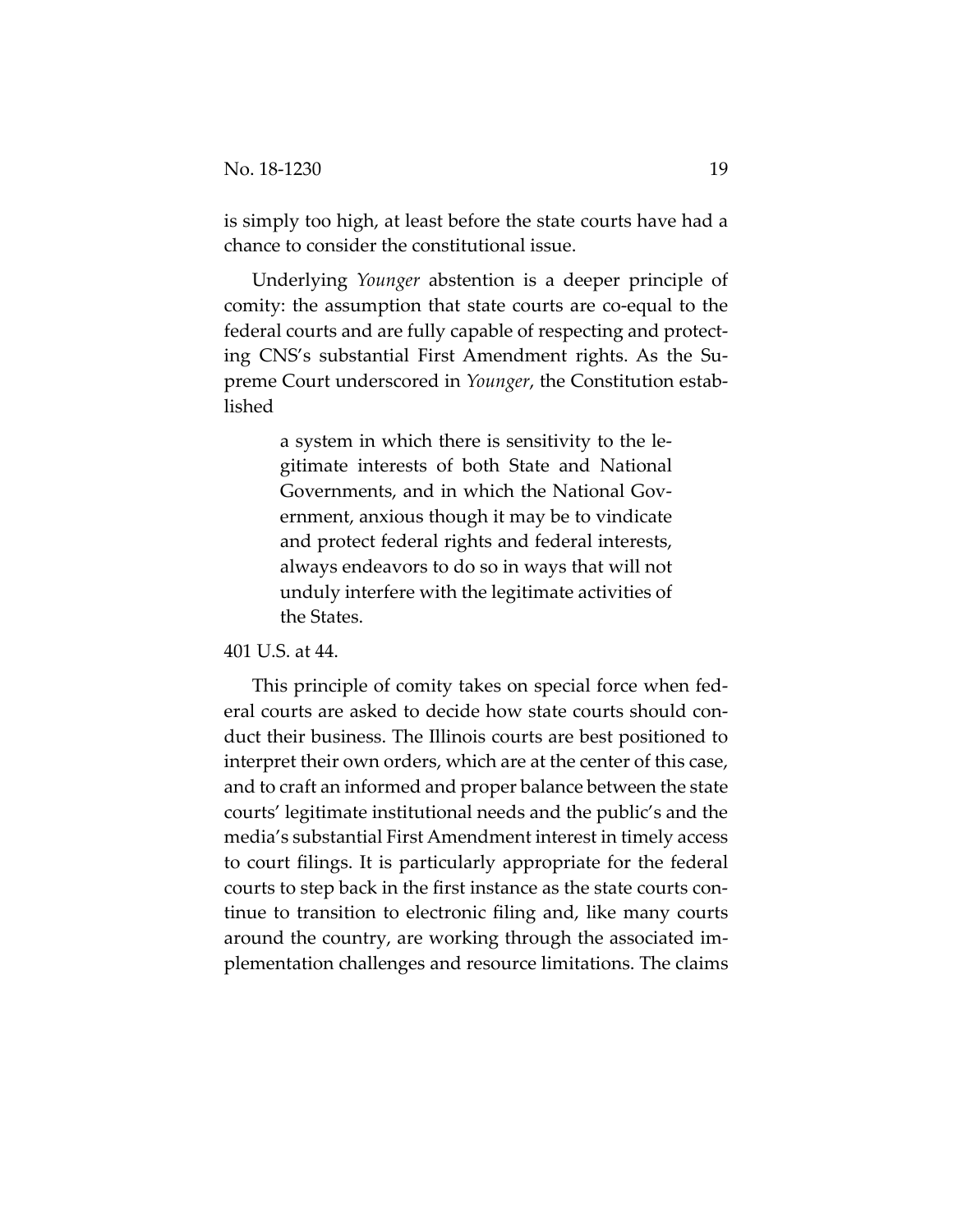here are not suitable for resolution in federal court at this time. CNS is free to pursue a remedy in the state courts.

We acknowledge that the Ninth Circuit in *Courthouse News Service v. Planet*, a case nearly identical to this one, came to the opposite conclusion regarding abstention. 750 F.3d 776, 793 (9th Cir. 2014). The court there explained that CNS's claims "raise novel and important First Amendment questions that the federal courts ought to decide" and reversed the district court's decision to abstain "so that the First Amendment issues presented by this case may be adjudicated on the merits in federal court, where they belong." *Id.* In declining to abstain under *O'Shea*, the Ninth Circuit explained that an injunction would not lead to continuous oversight of the state courts by the federal court. *Id.* at 791. The Ninth Circuit thought there would be no "ongoing federal audit" and that the "remedy that CNS seeks is more akin to [a] bright-line finding" rather than an impermissible "ongoing monitoring of the substance of state proceedings." *Id.* (citations omitted). Thus, the Ninth Circuit concluded, the First Amendment interests at stake outweighed what it thought would be minimal interference in the state's administration of its judicial system.

On this point, we respectfully disagree with our colleagues in the Ninth Circuit. If the state court clerk refuses or fails to comply with the federal court's injunction or complies only partially, the federal court's involvement would certainly continue as it oversees the implementation of its order. Further, we have no doubt CNS would attempt to use a different decision in this case to force the hand of other state courts that do not provide immediate press access to court filings. This would likely lead to subsequent litigation in the federal courts. We want to avoid a situation in which the